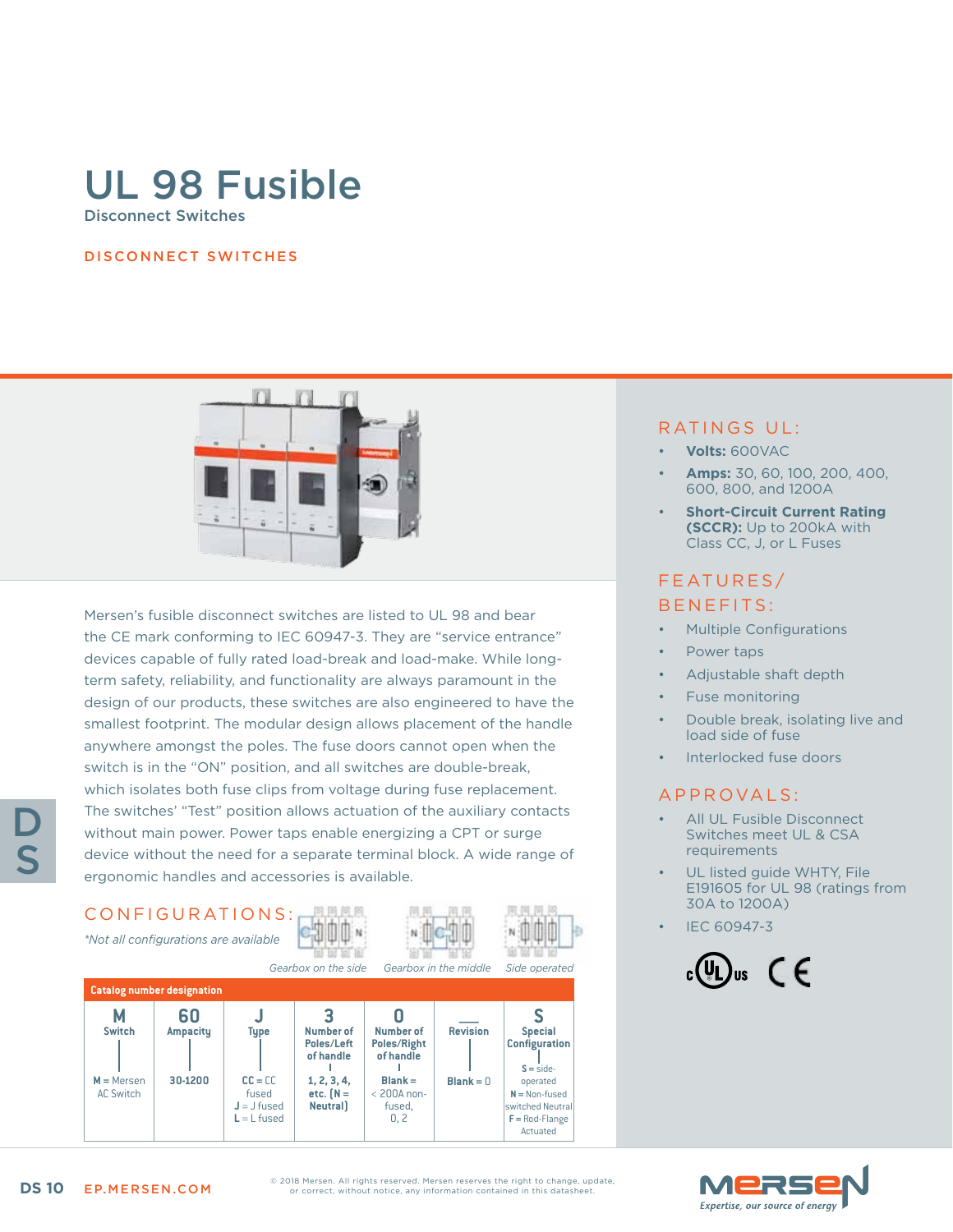#### **UL LISTED FRONT AND SIDE OPERATED**

| M30CC12<br>30A, CC fused, 3-pole with pole on left side<br>of handle and 2 poles on right side |                                                                      | M60J30<br>60A, J fused, with 3 poles on left side of handle                                                                                     |                               | 200A, J fused, 3 poles on left side of direct handle | M200J30 with HDF200                     |                           |  |  |  |
|------------------------------------------------------------------------------------------------|----------------------------------------------------------------------|-------------------------------------------------------------------------------------------------------------------------------------------------|-------------------------------|------------------------------------------------------|-----------------------------------------|---------------------------|--|--|--|
| <b>Switch Body</b>                                                                             | <b>Ampere Rating</b>                                                 |                                                                                                                                                 | 30                            | 60                                                   | 100                                     | 200                       |  |  |  |
|                                                                                                | Base Part #                                                          |                                                                                                                                                 | M30                           | M60                                                  | M100                                    | M200                      |  |  |  |
|                                                                                                | Fuse Type                                                            |                                                                                                                                                 | CC, J                         | J.                                                   | J.                                      | J                         |  |  |  |
|                                                                                                |                                                                      | 3- and 4-pole configurations                                                                                                                    | 12, 22, 30F,<br>30S           | 12, 22, 22N,<br>30, 30F, 30S,<br>40.40N              | 12, 22, 22N,<br>30, 30F, 30S,<br>40,40N | 30,40                     |  |  |  |
|                                                                                                |                                                                      | S = Side operated F = Rod-Flange actuated (Direct Side Operated Handles are included with 'S' option)                                           |                               |                                                      |                                         |                           |  |  |  |
| <b>Handles and Shafts</b>                                                                      | <b>Direct Front Operation</b>                                        |                                                                                                                                                 |                               |                                                      |                                         |                           |  |  |  |
|                                                                                                |                                                                      |                                                                                                                                                 | HDF30                         | <b>HDF200</b>                                        | <b>HDF200</b>                           | <b>HDF200</b>             |  |  |  |
|                                                                                                |                                                                      | <b>External Front Operation - Pistol style</b>                                                                                                  |                               |                                                      |                                         |                           |  |  |  |
|                                                                                                |                                                                      | NEMA Type 1, 3R, 12, IP65                                                                                                                       | <b>HB45</b>                   |                                                      | <b>HB65, HB80</b>                       |                           |  |  |  |
| <b>HB65</b>                                                                                    | NEMA Type 4, 4X                                                      |                                                                                                                                                 | <b>HB45X</b>                  |                                                      | HB65X, HB80X                            |                           |  |  |  |
|                                                                                                | <b>NEMA 4X Stainless Steel</b>                                       |                                                                                                                                                 |                               | <b>HM65X</b>                                         |                                         |                           |  |  |  |
| <b>HDF200</b>                                                                                  | B=Black. Substitute 'R' for 'B' if a red handle is desired. Ex. HR45 |                                                                                                                                                 |                               |                                                      |                                         |                           |  |  |  |
| <b>R45</b>                                                                                     | <b>Shafts</b>                                                        |                                                                                                                                                 |                               |                                                      |                                         |                           |  |  |  |
|                                                                                                |                                                                      | Shaft-SPAxxx (xxx = length in mm)<br>SPA130, SPA210, SPA290, SPA360, SPA430                                                                     |                               |                                                      |                                         |                           |  |  |  |
|                                                                                                | <b>Terminal Lugs</b>                                                 |                                                                                                                                                 |                               |                                                      |                                         |                           |  |  |  |
| <b>Accessories</b>                                                                             |                                                                      |                                                                                                                                                 |                               |                                                      |                                         |                           |  |  |  |
|                                                                                                | 6 per package                                                        |                                                                                                                                                 | Integral                      | Integral                                             | LUG100<br>$[#14 - 2/0]$                 | LUG200<br>$[#6 - 300MCM]$ |  |  |  |
|                                                                                                | <b>Terminal Shrouds</b>                                              |                                                                                                                                                 |                               |                                                      |                                         |                           |  |  |  |
|                                                                                                |                                                                      | 3-pole (3 single shrouds per package)                                                                                                           | Integral                      | Integral                                             | TSF160-13                               | TSF200-13                 |  |  |  |
|                                                                                                |                                                                      | 4-pole (4 single shrouds per package)                                                                                                           |                               |                                                      | TSF160-14                               | TSF200-14                 |  |  |  |
| A3G01                                                                                          |                                                                      | Shrouds with "-3" suffix are single shrouds that cover all three terminals. Shrouds with "-13" or "-14" are single pole shrouds with 3 or 4 per |                               |                                                      |                                         |                           |  |  |  |
| <b>DA1G10</b>                                                                                  | <b>Auxiliary Contacts*</b>                                           |                                                                                                                                                 |                               |                                                      |                                         |                           |  |  |  |
|                                                                                                | N <sub>0</sub>                                                       |                                                                                                                                                 | 0A1G10, w/0SZ4                | 0A1G10                                               | 0A1G10                                  | 0A1G10                    |  |  |  |
|                                                                                                | <b>NC</b>                                                            |                                                                                                                                                 | 0A3G01, w/0SZ4                | 0A3G01                                               | 0A3G01                                  | 0A3G01                    |  |  |  |
|                                                                                                | NO, between poles                                                    |                                                                                                                                                 | 0A4B1C                        | N/A                                                  | N/A                                     | N/A                       |  |  |  |
| OEA28                                                                                          |                                                                      | Mounting plate 0A1G10/0A3G01                                                                                                                    | OSZ4                          | Not needed                                           | Not needed                              | Not needed                |  |  |  |
|                                                                                                |                                                                      | Module for 8 aux. contacts                                                                                                                      | OEA28                         | OEA28                                                | OEA28                                   | OEA28                     |  |  |  |
|                                                                                                |                                                                      | *Rated 2A max continous @690VAC                                                                                                                 |                               |                                                      |                                         |                           |  |  |  |
|                                                                                                |                                                                      | <b>Flange Operation for Cable Actuation</b>                                                                                                     |                               |                                                      |                                         |                           |  |  |  |
|                                                                                                |                                                                      | Cable Flange Handle, NEMA 12                                                                                                                    | FHC12                         | FHC12                                                | FHC12                                   | FHC12                     |  |  |  |
|                                                                                                |                                                                      | Cable Flange Handle, NEMA 4X                                                                                                                    | FHC4X                         | FHC4X                                                | FHC4X                                   | FHC4X                     |  |  |  |
|                                                                                                | <b>Bracket Assembly</b>                                              |                                                                                                                                                 | F <sub>0</sub> M <sub>2</sub> | FOM3 for<br>M60J12,<br>FOM4 for<br>M60J30            | F0M4                                    | F0M4                      |  |  |  |
|                                                                                                | Cable for FHC handles                                                |                                                                                                                                                 | CABLE36*                      | CABLE36*                                             | CABLE36*                                | CABLE36*                  |  |  |  |
|                                                                                                |                                                                      | *Other cable lengths available: 48", 60", 72", 84", 96", 108". For example, CABLE108.                                                           |                               |                                                      |                                         |                           |  |  |  |
|                                                                                                |                                                                      | <b>Flange Operation for Rod Actuation*</b>                                                                                                      |                               |                                                      |                                         |                           |  |  |  |
|                                                                                                | Flange bracket assembly                                              |                                                                                                                                                 | Incl with<br>M30x30F          | Incl with<br>M60J30F                                 | Incl with<br>M100J30F                   | <b>NA</b>                 |  |  |  |
| FOM4, FHC12, and CABLE36                                                                       |                                                                      | Rod Flange handle NEMA 12                                                                                                                       | <b>FHR12</b>                  | <b>FHR12</b>                                         | <b>FHR12</b>                            | NA                        |  |  |  |
| with M200J30                                                                                   |                                                                      | Rod Flange handle NEMA 4X                                                                                                                       | FHR4X                         | FHR4X                                                | FHR4X                                   | <b>NA</b>                 |  |  |  |
|                                                                                                |                                                                      | Rod, 16, 21, 26 inch (ex. ROD16)                                                                                                                | <b>RODxx</b>                  | <b>RODxx</b>                                         | <b>RODxx</b>                            | NA                        |  |  |  |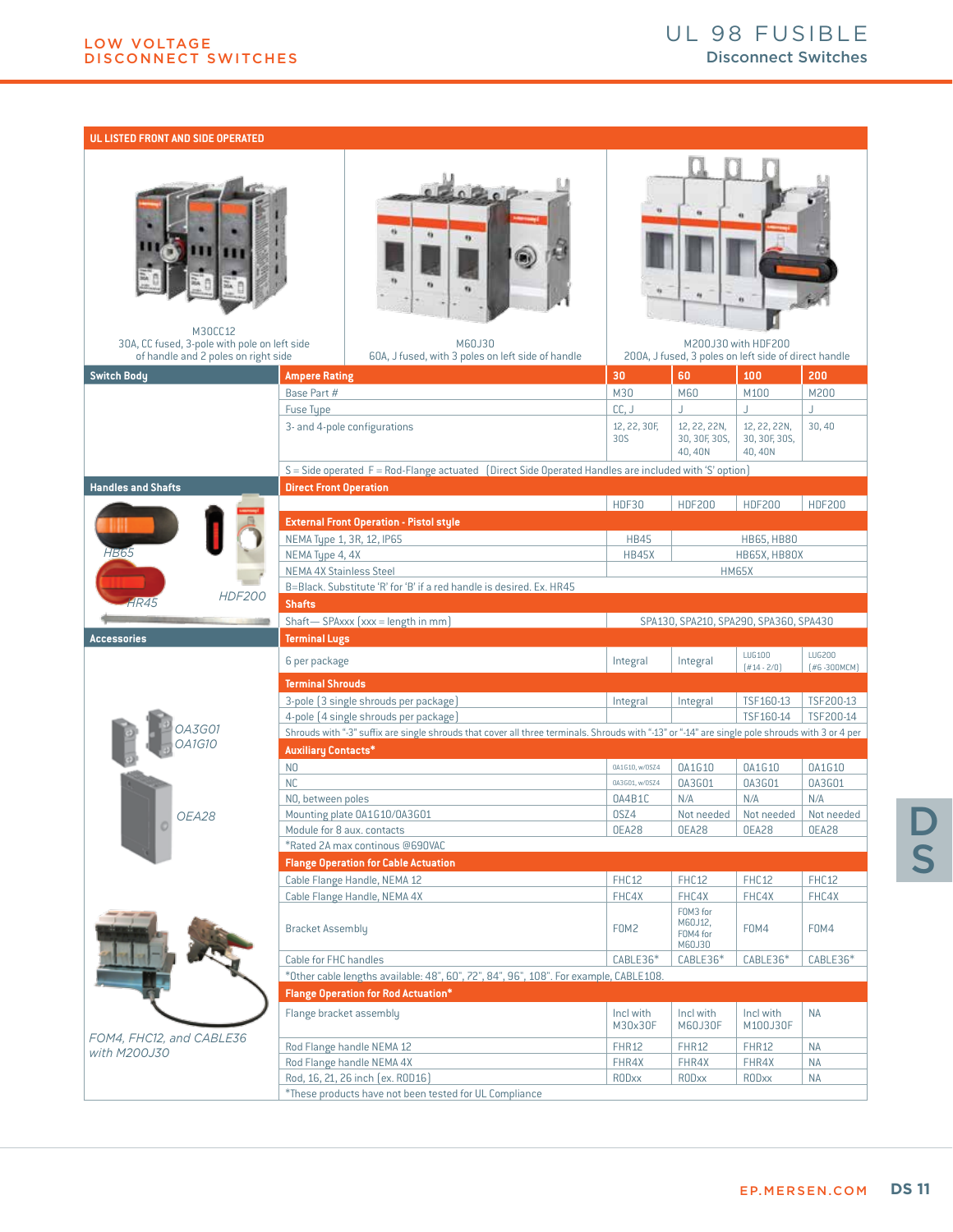#### **UL LISTED FRONT AND SIDE OPERATED**





| M400J30<br>400A, J fused, 3-pole with 3 poles on left side of handle |                                                                                                        |                                        | M800L30<br>800A, L fused, with 3 poles on left side of handle |                         |                         |                                     |  |  |
|----------------------------------------------------------------------|--------------------------------------------------------------------------------------------------------|----------------------------------------|---------------------------------------------------------------|-------------------------|-------------------------|-------------------------------------|--|--|
| <b>Switch Body</b>                                                   | <b>Ampere Rating</b>                                                                                   |                                        | 400                                                           | 600                     | 800                     | 1200                                |  |  |
|                                                                      | Base Part #                                                                                            |                                        | M400                                                          | <b>M600</b>             | M800                    | M1200                               |  |  |
|                                                                      | Fuse Type                                                                                              |                                        |                                                               | J.                      |                         |                                     |  |  |
|                                                                      | 3- and 4-pole configurations                                                                           |                                        | 12, 30, 40                                                    | 12, 30, 40              | 12, 30, 40              | 30,40                               |  |  |
| <b>Handles and Shafts</b>                                            | <b>Direct Front Operation</b>                                                                          |                                        |                                                               |                         |                         |                                     |  |  |
|                                                                      |                                                                                                        | <b>HDF400</b>                          | <b>HDF800T</b>                                                | HDF800T                 | HD1250T                 |                                     |  |  |
|                                                                      | <b>External Front Operation</b>                                                                        |                                        |                                                               |                         |                         |                                     |  |  |
|                                                                      | NEMA Type 1, 3R, 12                                                                                    | HB125, HB145, HB274                    |                                                               |                         |                         |                                     |  |  |
| <b>HB125</b>                                                         | NEMA Type 4, 4X                                                                                        | HB125X, HB145X, HB274X                 |                                                               |                         |                         |                                     |  |  |
|                                                                      | <b>NEMA 4X Stainless Steel</b>                                                                         | HM125X, HM175X                         |                                                               |                         |                         |                                     |  |  |
| <b>HDF400</b>                                                        | B=Black, Substitute 'R' for 'B' if a red handle is desired, Ex. HR125                                  |                                        |                                                               |                         |                         |                                     |  |  |
| <b>SFB135</b>                                                        | <b>Shafts</b>                                                                                          |                                        |                                                               |                         |                         |                                     |  |  |
|                                                                      | Shaft-SFBxxx [xxx = length in mm]                                                                      | SFB185, SFB280, SFB325, SFB395, SFB535 |                                                               |                         |                         |                                     |  |  |
| <b>Accessories</b>                                                   | <b>Terminal Lugs</b>                                                                                   |                                        |                                                               |                         |                         |                                     |  |  |
| 1A1G01<br><b>OA1G10</b>                                              | 6 per package                                                                                          |                                        | <b>LUG400</b><br>$#2 -$<br>600MCM                             | LUG800 2 x<br>#2 600MCM | LUG800 2 x<br>#2 600MCM | LUG1200<br>$4 \times \#2$<br>600MCM |  |  |
|                                                                      | <b>Terminal Shrouds</b>                                                                                |                                        |                                                               |                         |                         |                                     |  |  |
| OEA28                                                                | 3-pole                                                                                                 |                                        | TSF400-13                                                     | TSF600-3                | TSF600-3                | TSF1250-13                          |  |  |
|                                                                      | Suffix "-3" indicates a single 3-pole shroud; Suffix "-13" indicates 3 single pole shrouds per package |                                        |                                                               |                         |                         |                                     |  |  |
|                                                                      | <b>Auxiliary Contacts*</b>                                                                             |                                        |                                                               |                         |                         |                                     |  |  |
|                                                                      | Normally Open                                                                                          |                                        | 0A1G10                                                        | 0A1G10                  | 0A1G10                  | 0A1G10                              |  |  |
|                                                                      | Normally Closed                                                                                        |                                        | 0A3G01                                                        | 0A3G01                  | 0A3G01                  | 0A3G01                              |  |  |
|                                                                      | Module for 8 aux. contacts                                                                             |                                        | OEA28                                                         | OEA28                   | OEA28                   | OEA28                               |  |  |
| TSF400-13                                                            | *Rated 2A max continous @690VAC                                                                        |                                        |                                                               |                         |                         |                                     |  |  |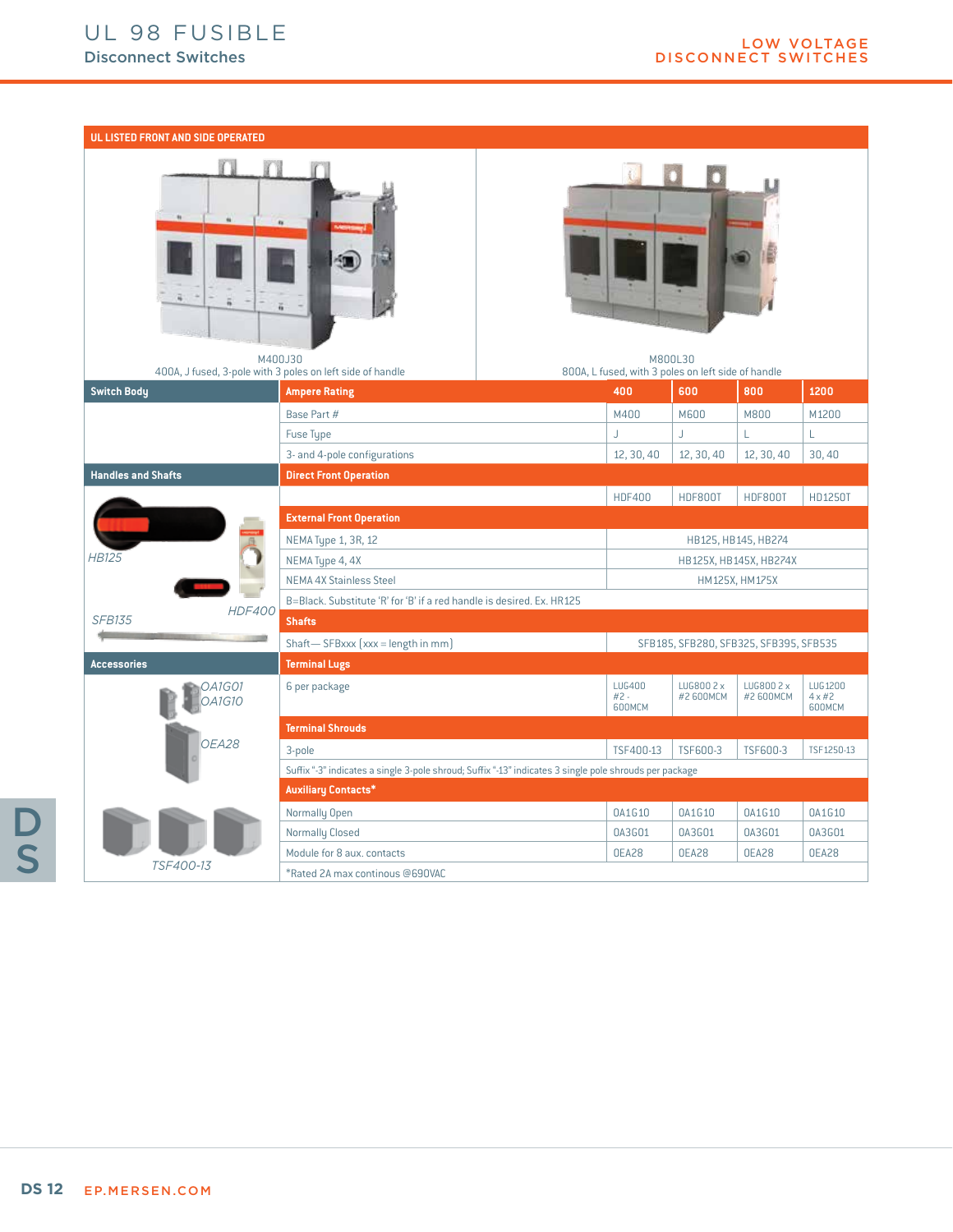| TECHNICAL DATA ACCORDING TO UL/cULus                 |                                                                             |                 |                 |                |                |                   |                |
|------------------------------------------------------|-----------------------------------------------------------------------------|-----------------|-----------------|----------------|----------------|-------------------|----------------|
| <b>General Purpose Amp Rating</b>                    | pf=0.70.8                                                                   | -5° to 40 °C    | $\mathbf{A}$    | 30             | 60             | 100               | 200            |
| <b>Maximum Operating Voltage</b>                     |                                                                             |                 | VAC             | 600            | 600            | 600               | 600            |
|                                                      |                                                                             |                 | <b>VDC</b>      | 250            | 250            | 250               | 250            |
| Max. horsepower rating / motor FLA current           | $pf = 0.40.5$ Three<br>phase                                                | 240 V           | HP/A            | 7.5/22.0       | 15/42.0        | 30/80.0           | 60/154.0       |
|                                                      |                                                                             | 480V            | HP/A            | 15/21.0        | 30/40.0        | 60/77.0           | 125/156.0      |
|                                                      |                                                                             | 600 V           | HP/A            | 20/22.0        | 50/52.0        | 75/77.0           | 150/144.0      |
|                                                      | Single phase                                                                | 120 V           | HP/A            | 2/24.0         |                |                   |                |
|                                                      |                                                                             | 240 V           | HP/A            | 3/17.0         |                |                   |                |
| Short circuit rating with fuse, 3- and 4- pole types |                                                                             |                 | kA              | 200            | 200            | 200               | 200            |
|                                                      | UL/CSA fuse size                                                            |                 | Α               | 30             | 60             | 100               | 200            |
|                                                      | UL/CSA fuse type                                                            |                 |                 | J/CC           | J              | J                 | J              |
| <b>Endurances</b>                                    |                                                                             |                 |                 |                |                |                   |                |
| Min. electrical endurance, pf. 0.750.8               |                                                                             |                 | oper. cycles    | 6000           | 6000           | 6000              | 6000           |
| Mechanical endurance                                 |                                                                             |                 | operations      | 20 000         | 20 000         | 20 000            | 16 000         |
| Terminal lug kits                                    |                                                                             |                 |                 | Integral       | Integral       | <b>LUG100</b>     | <b>LUG200</b>  |
| Wire range                                           |                                                                             |                 | AWG             | #18-8          | #14-4          | #14-2/0           | #4-300MCM      |
| Torque                                               |                                                                             | Wire tightening | lb. in          | 17             | 30/355         | 120               | 275            |
|                                                      |                                                                             | Lug mounting    | lb. in          | N/A            | N/A            | 50                | 72             |
| TECHNICAL DATA ACCORDING TO IEC 60947-3              |                                                                             |                 |                 |                |                |                   |                |
| Rated insulation voltage                             | Pollution degree 3                                                          |                 | V               | 1000           | 1000           | 1000              | 1000           |
| Dielectric strength                                  |                                                                             | 50 Hz 1min.     | kV              | 10             | 10             | 10                | 10             |
| Rated impulse withstand voltage                      |                                                                             |                 | kV              | 12             |                |                   | 12             |
| Rated thermal current in ambient 40 °C /             | In open air                                                                 |                 | A/W             | 32/3.5         | 63/7.5         | 160/12            | 200/17         |
| max. fuse power dissipation <sup>1)</sup>            | In enclosure <sup>2)</sup>                                                  |                 | A/W             | 32/3.5         | 63/7.5         | 160/10,<br>135/12 | 200/15         |
| with minimum cable cross section                     |                                                                             | Cu              | mm <sup>2</sup> | 6              | 16             | 70                | 95             |
| Rated operational current, AC-23A                    |                                                                             | up to 500 V     | Α               | 32             | 63             | 160               | 200            |
|                                                      |                                                                             | 690 V           | Α               | 32             | 63             | 160               | 200            |
| Rated operational current, AC-23 <sup>3)</sup>       | The kW-ratings are                                                          | 230V            | kW              | 7.5            | 18.5           | 45                | 60             |
|                                                      | accurate for<br>three-phase 1500<br>R.P.M. standard<br>asynchronous motors. | 400V            | kW              | 15             | 30             | 75                | 110            |
|                                                      |                                                                             | 415 V           | kW              | 15             | 30             | 75                | 110            |
|                                                      |                                                                             | 500 V           | kW              | 18.5           | 37             | 90                | 132            |
|                                                      |                                                                             | 690 V           | kW              | 22             | 55             | 132               | 200            |
| Rated breaking capacity in category AC-23            |                                                                             | up to 500 V     | Α               | 256            | 504            | 1280              | 1600           |
|                                                      |                                                                             | 690 V           | A               | 256            | 504            | 1280              | 1600           |
| Rated short-time withstand current, 1 s              | r.m.s. -value                                                               | 690 V, 1 s      | kA              | $\mathbf{1}$   | 2.5            | 5                 | 8              |
| Power loss / pole                                    | With rated current, without fuse                                            |                 | W               | $\overline{c}$ | $\overline{4}$ | $\overline{9}$    | 8              |
| Weight without accessories                           | 3-pole switch fuses                                                         |                 | kg              | 0.7            | 1.3            | 1.5               | 2.6            |
|                                                      | 4-pole switch fuses                                                         |                 | kg              | 0.9            | 1.6            | 1.8               |                |
| Built-in terminal size                               |                                                                             | Cu              | mm <sup>2</sup> | 0.7510         | 2.525          |                   |                |
| Terminal bolt size (included)                        | Metric thread diameter x length                                             |                 | mm              |                |                | M6x20             | M8x25          |
| Fuse-links bolts tightening torque                   |                                                                             |                 | <b>Nm</b>       |                |                | 4                 | $\overline{4}$ |

\*) = Utilization category B

1) Ambient temperature 60°C: derating 20%

2) Mounting on "ceiling": derating 10%. Mounting on wall, horizontal fuses: derating 8%.

3) Some fuses limit these figures further. Starting current characteristics must be considered separately.

4) Approval pending

5) 30 lb.in with cable size #14-10, 35 lb.in with cable size #8-4